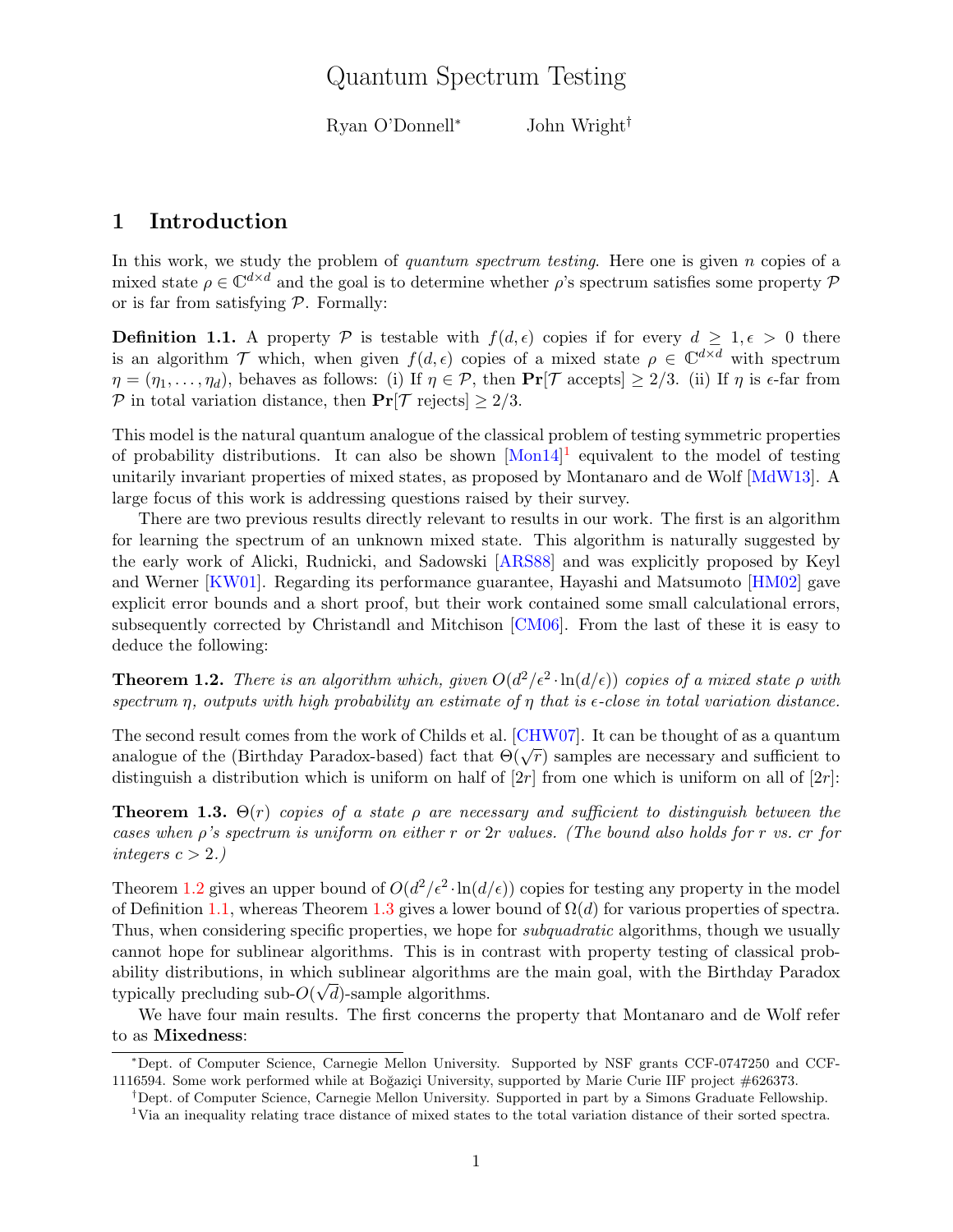<span id="page-1-2"></span>**Theorem 1.4.**  $\Theta(d/\epsilon^2)$  copies are necessary and sufficient to test whether  $\rho \in \mathbb{C}^{d \times d}$  is the maximally mixed state.

(In terms of Definition [1.1,](#page-0-2) a state is maximally mixed if its spectrum is  $\eta = (1/d, \ldots, 1/d)$ .) This (in terms of Definition 1.1, a state is maximally mixed if its spectrum is  $\eta = (1/a, \ldots, 1/a)$ .) This is the quantum analogue of the result of Paninski [\[Pan08\]](#page-3-7) which states that  $\Theta(\sqrt{d}/\epsilon^2)$  samples are necessary and sufficient to test whether an unknown probability distribution is uniform (see also  $[GR11, BFR<sup>+</sup>13$  $[GR11, BFR<sup>+</sup>13$  $[GR11, BFR<sup>+</sup>13$  $[GR11, BFR<sup>+</sup>13$ .

Our second result gives new bounds for testing whether a state has low rank.

<span id="page-1-3"></span>**Theorem 1.5.**  $\Theta(r^2/\epsilon)$  copies are necessary and sufficient to test whether  $\rho \in \mathbb{C}^{d \times d}$  has rank r with perfect completeness. With imperfect completeness, a lower bound of  $\Omega(r/\epsilon)$  holds.

We note that the copy complexity is independent of the ambient dimension d. Knowing that a state is low rank can often make solving a given problem much simpler. For example, quantum state tomography can be made more efficient when the state is known to be low-rank [\[FGLE12\]](#page-3-10).

Next, we extend Theorem [1.3](#page-0-3) to r vs. r' for any  $r + 1 \le r' \le 2r$ . A qualitative difference is seen when  $r' = r + 1$ ; namely, nearly quadratically many copies are necessary.

<span id="page-1-1"></span>**Theorem 1.6.** Let  $1 \leq \Delta \leq r$ . Then  $O(r^2/\Delta)$  copies are sufficient to distinguish between the cases when  $\rho$ 's spectrum is uniform on either r or  $r + \Delta$  eigenvalues; further, a nearly matching lower bound of  $\Omega((r^2/\Delta)^{1-\epsilon})$  copies holds for any  $\epsilon > 0$ .

As above, we note that these bounds are independent of the ambient dimension d. The  $1 - \epsilon$  in the exponent is an artefact of our proof technique; it is an interesting open problem as to whether a tight  $\Omega(r^2/\ell)$  lower bound can be obtained.

Our final result shows that the analysis of the algorithm from Theorem [1.2](#page-0-1) is tight up to logarithmic factors.

**Theorem 1.7.** If  $\rho \in \mathbb{C}^{d \times d}$  is the maximally mixed state, the algorithm from Theorem [1.2](#page-0-1) fails to give an  $\epsilon$ -accurate estimate (with high probability) unless  $\Omega(d^2/\epsilon^2)$  copies are used.

To our knowledge, no such lower bound was known previously. We remark that it is an interesting open question as to whether some other algorithm can estimate an unknown state's spectrum with from a subquadratic number of copies.

## <span id="page-1-4"></span>2 Techniques

Following [\[ARS88,](#page-3-2) [Har05,](#page-3-11) [CM06,](#page-3-5) [CHW07\]](#page-3-6), we use techniques from representation theory of the symmetric group  $\mathfrak{S}_n$ . A basic tool is *Schur-Weyl duality*, which decomposes the space  $(\mathbb{C}^d)^{\otimes n}$  as

<span id="page-1-0"></span>
$$
(\mathbb{C}^d)^{\otimes n} \stackrel{\mathfrak{S}_n \times \mathcal{U}_d}{\cong} \bigoplus_{\lambda \vdash n} \mathcal{P}_\lambda \otimes \mathcal{Q}_\lambda^d,\tag{1}
$$

where the subspace  $\mathcal{P}_{\lambda}$  corresponds to the symmetric group, the subspace  $\mathcal{Q}^d_{\lambda}$  corresponds to the unitary group, and  $\lambda$  is a partition of n (meaning a tuple  $\lambda = (\lambda_1, \ldots, \lambda_\ell)$  satisfying  $\lambda_1 \geq \ldots \geq$  $\lambda_{\ell} \geq 0$  and  $\lambda_1 + \ldots + \lambda_{\ell} = n$ . In our testing problem, the tester is provided  $\rho^{\otimes n}$ , which is invariant under any permutation of the  $n$  coordinates, and whether it accepts or rejects should be invariant under any unitary transformation of  $\rho$ . This means that if we measure  $\rho^{\otimes n}$  in the *Schur basis* given by Equation [\(1\)](#page-1-0), we can throw away the information from the permutation and unitary registers without losing any relevant information. What is left is only the "irrep" label  $\lambda$ .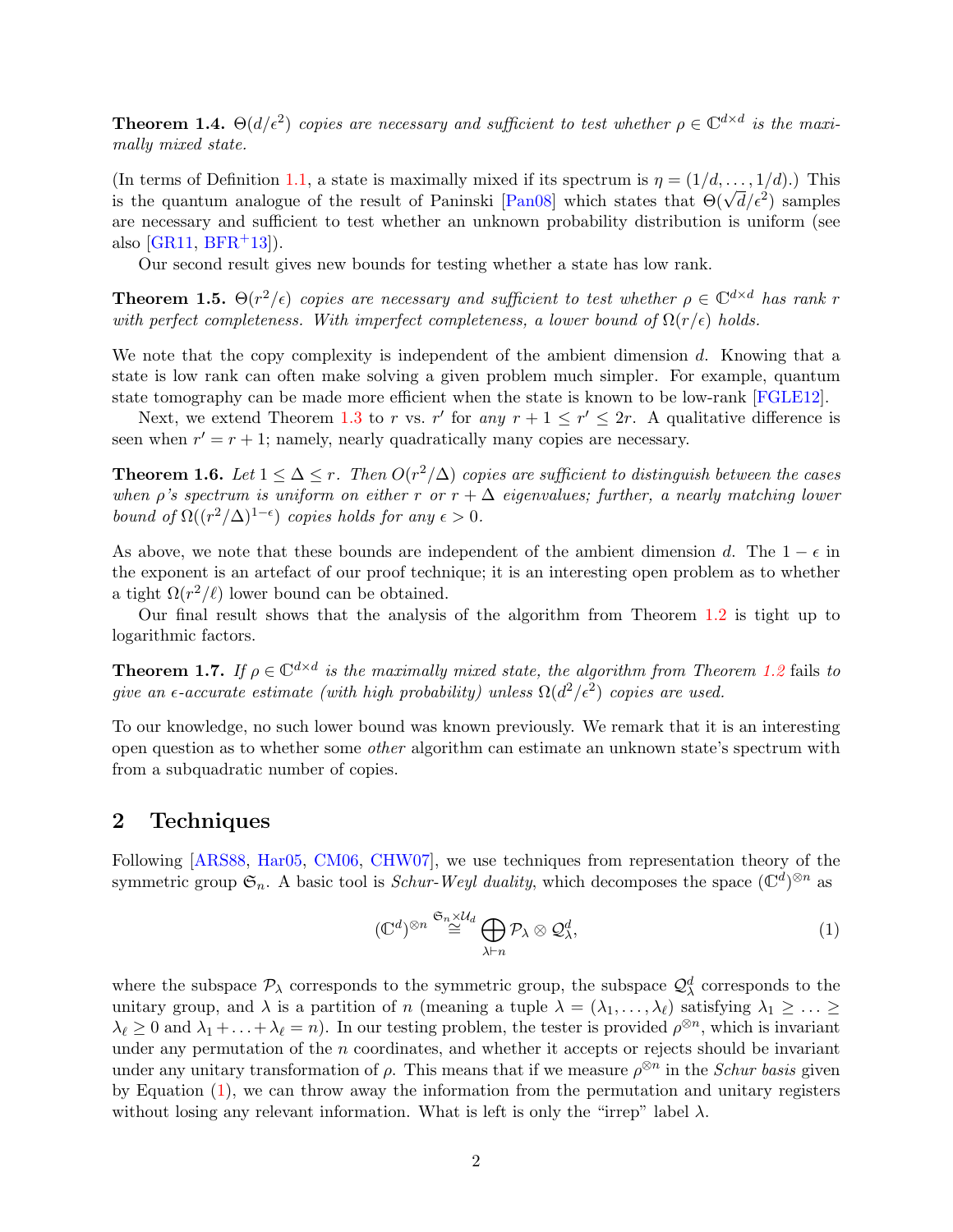The end result is this: there is a sampling algorithm—referred to in  $[CHW07]$  as *weak Schur* sampling—which, on input a mixed state  $\rho^{\otimes n}$ , outputs a random partition  $\lambda$  whose distribution depends on the spectrum of  $\rho$ . We will denote this distribution by  $SW_n(\rho)$ . Furthermore, an argument which is essentially from [\[CHW07\]](#page-3-6) (though see [\[MdW13,](#page-3-1) Lemma 19] for a full statement) shows that for any property  $P$ , there is an *optimal* tester in the model of Definition [1.1](#page-0-2) whose operation is as follows: 1. Sample  $\lambda \sim \text{SW}_n(\rho)$ . 2. Accept or reject based only on  $\lambda$ . We may therefore proceed without loss of generality by analyzing only algorithms of this form. This necessitates understanding the distribution  $SW_n(\rho)$ .

In case  $\rho$  is the maximally mixed state, the distribution  $SW_n(\rho)$  is somewhat well-studied [\[Bia01,](#page-3-12) M<sup>el</sup>lo<sup>1</sup>. It is known as the *Schur-Weyl* distribution, and we denote it by  $SW_{n,d}$ . (In the limit as  $d \to \infty$ , it approaches the well-known *Plancherel* distribution.) The exact distribution on partitions given by  $SW_{n,d}$  is quite complicated and difficult to work with, and so various works have instead sought to describe large-scale features of a "typical"  $\lambda \sim \text{SW}_{n,d}$ . For example, Biane [\[Bia01\]](#page-3-12) has shown that, up to small fluctuations, the "shape" of a random  $\lambda \sim \text{SW}_{n,d}$  tends toward a certain limiting shape  $\Omega$  which depends only on the ratio  $\frac{\sqrt{n}}{d}$  $\frac{\partial^n}{\partial t}$ . Furthermore, Meliot [Mél10] has characterized these small fluctuations as being distributed like a certain Gaussian process. The second of these results borrows heavily from a proof of the analogous result for the Plancherel measure by Kerov [\[IO02\]](#page-3-14), and we will give an overview his techniques below.

Kerov's approach involves studying a certain space of symmetric polynomial functions on Young diagrams. For example, if one is interested in showing that a random  $\lambda \sim \text{SW}_{n,d}$  tends to have some coordinates which are much larger than the rest, then it would be natural to study "moments" of the form  $\sum \lambda_i^k$ . However, the approach of Kerov would suggest studying the following "moments" instead:

$$
p_k(\lambda) \coloneqq \sum_{i=1}^{\infty} [(\lambda_i - i + \frac{1}{2})^k - (-i + \frac{1}{2})^k], \text{ for } k \ge 1.
$$

The polynomial family  $(p_k)$  inhabits (in fact, it generates) the so-called *algebra of polynomial func*tions on the set of Young diagrams  $\Lambda^*$  (also known as Kerov's algebra of observables). There are other important polynomial families within  $\Lambda^*$ —in addition to the  $p_k$  polynomials, our work uses the  $\widetilde{p}_k$ ,  $p_\mu^{\#}$ ,  $s_\mu^*$ , and  $c_k$  polynomials— and each of these families sheds light on a different aspect of the input partition  $\lambda$ . For example, though the  $p^{\#}_{\mu}(\lambda)$  polynomials don't give any obvious information regarding the "shape" of  $\lambda$ , they are unique in that we can easily compute the expectation  $\mathbf{E}_{\lambda\sim\text{SW}_n(\rho)}[p_\mu^{\#}(\lambda)]$  for any mixed state  $\rho$ . There are various methods for passing from one polynomial family to another, and it is often the case that a problem most easily stated in terms of one polynomial family is most easily solved in terms of another.

Our lower bounds generally have the following outline: 1. Reduce the problem to showing that a certain expression within the algebra of observables is small with high probability. 2. Use various polynomial-estimation techniques developed by Kerov and others for proving concentration of said expression. Thus, e.g., proving the lower bound in Theorem [1.6](#page-1-1) roughly reduces to showing that the expression  $\sum_{k=1}^{\infty}(-1/r)^{k+1}c_k(\lambda)$  is small (with high probability) for  $\lambda \sim \text{SW}_{n,d}$ . As another example, proving the lower bound in Theorem [1.4](#page-1-2) reduces to showing that the expression  $\sum_{\mu} s_{\mu}^*(\lambda)s_{\mu}(\epsilon, -\epsilon, \ldots, \epsilon, -\epsilon)/d^{\uparrow \mu}$  is small (with high probability) for  $\lambda \sim \text{SW}_{n,d}$ . Our upper bounds generally involve analyzing algorithms which accept or reject based on simple statistics of the sampled  $\lambda \sim \text{SW}_{n,d}$ . For example, the rank tester of Theorem [1.5](#page-1-3) accepts iff the sampled  $\lambda$  has at most r nonzero parts, and the uniformity tester of Theorem [1.4](#page-1-2) accepts iff  $c_1(\lambda)$  is sufficiently small. As in the lower bounds, analyzing these algorithms uses techniques from the algebra of observables, and we sometimes also require certain combinatorial interpretations of the weak Schur sampling algorithm; e.g., its relationship with the Robinson–Schensted–Knuth "bumping" algorithm.